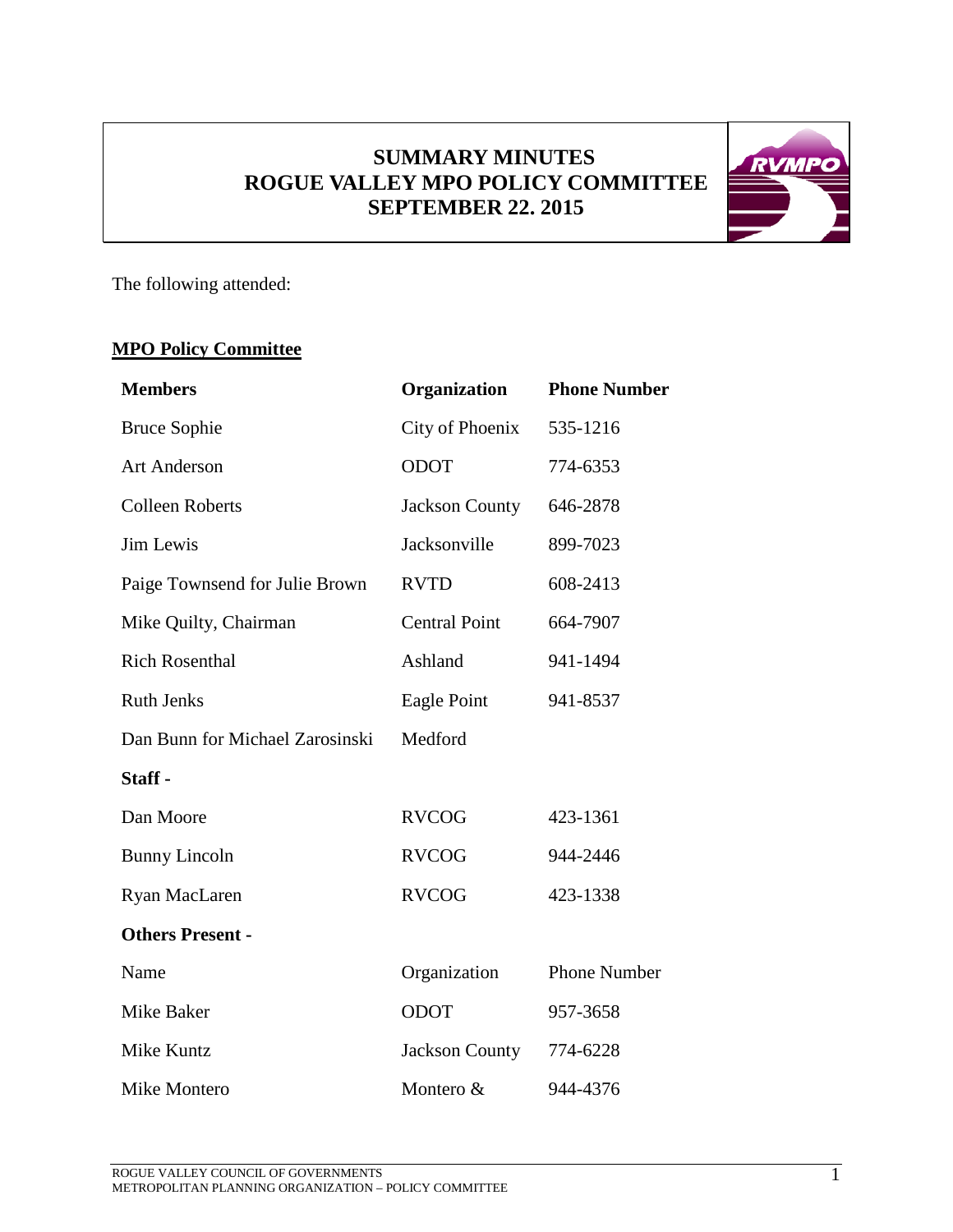| Alex Georgevitch    | Medford           | 774-2114 |
|---------------------|-------------------|----------|
| Tonia Morrow        | <b>RVTD Board</b> | 973-2063 |
| <b>Scott Fleury</b> | Ashland           | 552-2912 |
| Jacob Ormsby        | <b>Auto Autos</b> |          |

#### **1. Call to Order / Introductions/ Review Agenda -**

Chairman Mike Quilty called the meeting to order at 2:00 p.m. Committee began with introductions.

#### **2. Review / Approve Minutes -**

The Chairman asked if there were any additions or corrections to the August meeting minutes. Colleen Roberts asked to have her phone number corrected.

#### **On a motion by Bruce Sophie seconded by Jim Lewis, the minutes were unanimously approved as corrected.**

**3. Public Comment -** None.

#### *Public Hearing #1:*

#### **4. 2015-18 Transportation Improvement Program (TIP) & 2013-38 Regional Plan Amendments**

#### **The Chair read the public hearing procedure.**

Ryan MacLaren summarized the proposed RTP and TIP amendments.

- **OR 99 Ashland Creek Bridge Rehabilitation** Southbound Ashland Creek Bridge (downtown) has been rated "Poor" for both the superstructure and substructure. Federal funding =  $$592,630$ . ODOT match =  $$67,830$ . Total project =  $$660,460$ . The TAC has recommended approval of the amendment.
- **I-5 Cable Barrier – Southern Oregon -** Sixteen (16) open barrier segments between I-5 MP 30.8 and 153.50 (covering multiple jurisdictions) will be improved with the installation of cable barriers to prevent additional accidents. Four sections are located within MPO boundaries. Federal funding  $= $2,305,500$ . ODOT match  $= $194,500$ . Total project = \$2,500,000. The TAC has recommended approval of the amendment.

Bruce Sophie expressed support for the amendment.

#### **The Chair opened public testimony.**

| In support:    | None received. |
|----------------|----------------|
| In opposition: | None received  |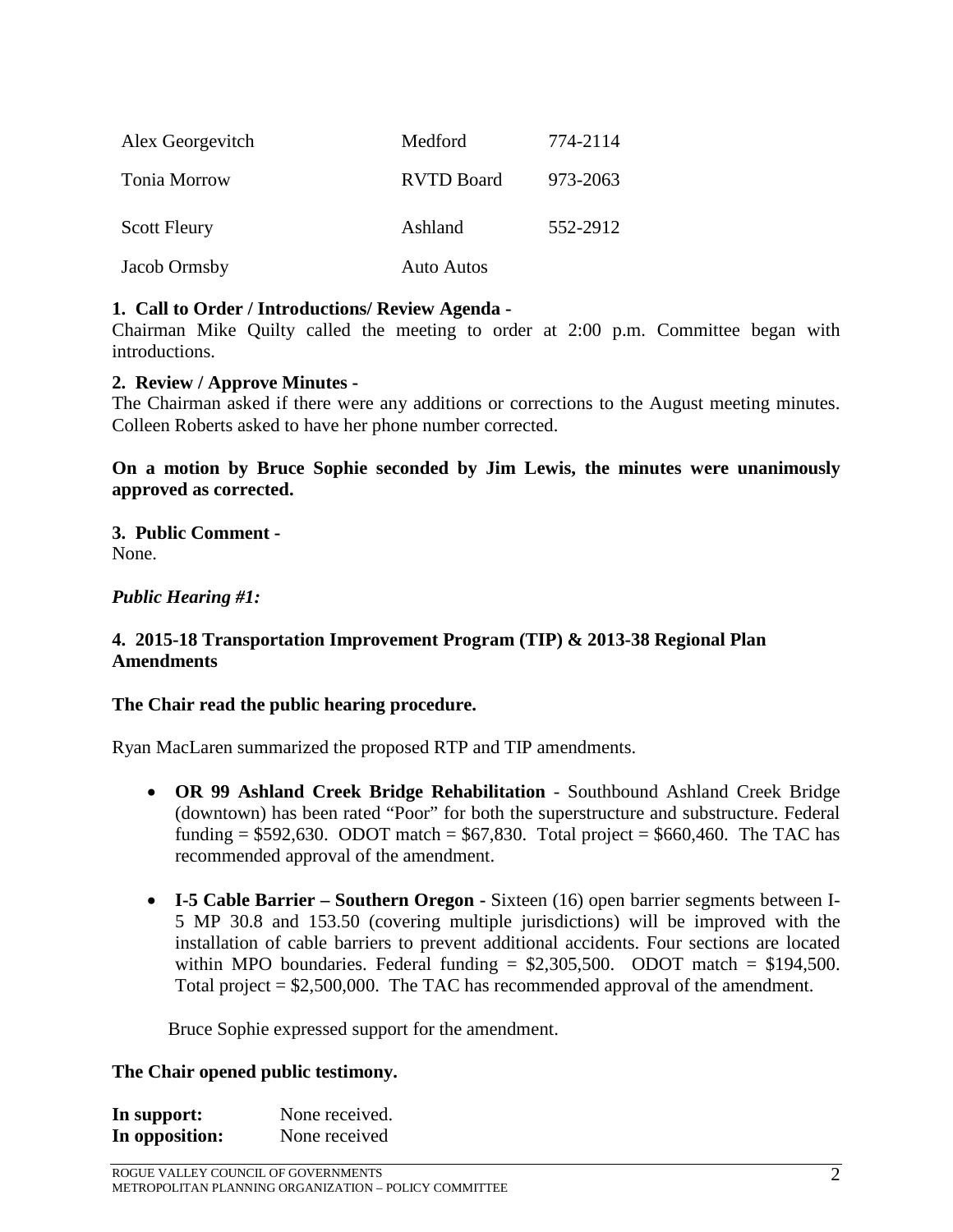**The Chair closed the public hearing.**

**On a motion by Bruce Sophie, seconded by Colleen Roberts, the Transportation Improvement Program (TIP) & Regional Plan Amendment for the OR 99 Ashland Creek Bridge Rehabilitation and the I-5 Cable Barrier amendments were unanimously approved by voice vote.**

#### *Action Item:*

## **5. MPO Public Advisory Council (PAC) Appointment**

Dan Moore presented Justin Hurley's application. The PAC has recommended approval of same. Dan Bunn stated that he is a personal friend of Mr. Hurley, but had no bias. Chairman Quilty recused himself due to a business relationship with Mr. Hurley.

#### **On a motion by Bruce Sophie, seconded by Ruth Jenks, Justin Hurley was appointed to represent Central Point. The motion passed by voice vote.**

#### *Presentation Item:*

#### **6. Cab Connection Auto Autos**

Jacob Ormsby gave a presentation on the "Auto Autos" computer software program that allows cab drivers connect with potential fares. He addressed the fact that Uber is taking advantage of the current rules for cab referral service provision. The "Auto Autos" program would allow for membership for all cab companies.

Mike Quilty added additional information about Uber, its operating tactics, and said he felt that there was a need for better guarantees that drivers are subjected to proper background screening, commercial insurance and a more equitable competition between cab service providers. Paige Townsend spoke about her experience with Uber in Seattle, the legal battle between Eugene and Uber, how RVTD is implementing Transportation Options and Ride Shares, and how the computer software could benefit the Rogue Valley. Mike Montero asked how the software could actually work, and how data could be used to identify emission reductions when the computer software was used. Mr. Ormsby said that a 30% emission has been projected if implementing the software. Art Anderson said Uber was a brilliant idea, and he did not view it as the "demon" that so may people appear to feel it is. Mr. Ormbsy said he did not intend to "demonize" Uber, but felt they should have to play by the same rules as all cab companies, and that they continue to track customers through Google. The members had a brief discussion about how Uber insurance worked (personal Vs commercial).

## **7. RVMPO Planning Update**

- Staff and an advisory committee is rewriting the Goals & Policies for the RTP. They will come back to the TAC and Policy Committee.
- The ODOT/DLCD team working on the Strategic Assessment modeling team will be here in October.

## **8. Public Comment** None.